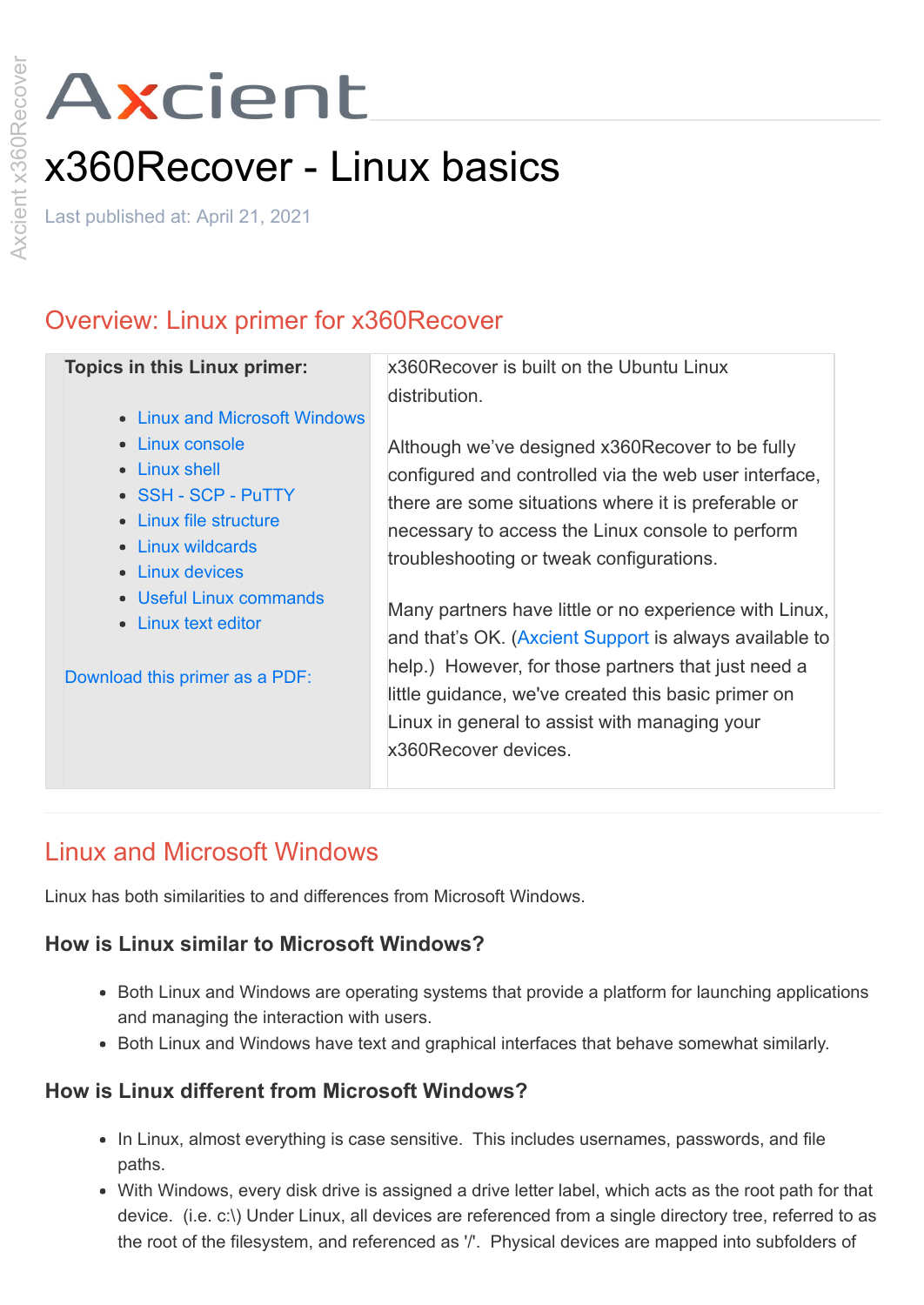- Unlike Windows, the graphical user interface is an optional component in Linux. Most server and appliance type installations of Linux forgo the graphical user interface. This saves space and reduces security exposure by reducing the total number of installed packages that must be maintained and patched on the system.
- Unlike Windows, text mode in Linux is a complete, stand-alone user interface, including support for multi-user login and remote access.
- In Windows, the master user account is 'Administrator'. In Linux, the master user is 'root'.

# How to interact with the Linux console

x360Recover does not install the graphical user interface of Linux.

All console operations are performed in the Text User Interface (TUI).

There are two ways to interact with the Linux console:

- 1. Directly on the device using the hardware keyboard
- 2. Via a remote shell connection using SSH

x360Recover also provides a web-based SSH client on all devices to simplify remote management.

(From the web console of any device add /ssh/ to the end of the web URL to access the SSH shell)

# Linux shell

Working with the Linux shell is like using DOS or Windows Command Prompt or PowerShell.

- All operations are performed from a (mostly) text-only interface, with limited graphical display.
- Unlike DOS, however, the Linux Shell **does** utilize a mouse. Linux shell applications that are mouse-aware can take advantage of easy menus. The mouse can then be used to highlight, perform copy/paste operations and complete other tasks.

To review some basic options available in the x360Recover Linux user shell, [read this article:](https://support.axcient.com/hc/en-us/articles/115006781568-x360Recover-How-to-use-the-Linux-shell)

# **SSH**

Secure SHell (SSH) is a utility for establishing secure, encrypted communications with a remote device.

In addition to providing secure remote text console access, SSH can also be used to establish secure communications tunnels for other applications, and secure file copy operations (using SCP). There are many different SSH capable utilities available. One of the most popular for use on Windows is PuTTY, a free utility that supports both Telnet and SSH. (Telnet is a text console utility similar to SSH but without any security or encryption.) PuTTY is available from the **Tools** menu of *ScreenConnect* when connected to a guest partner's system.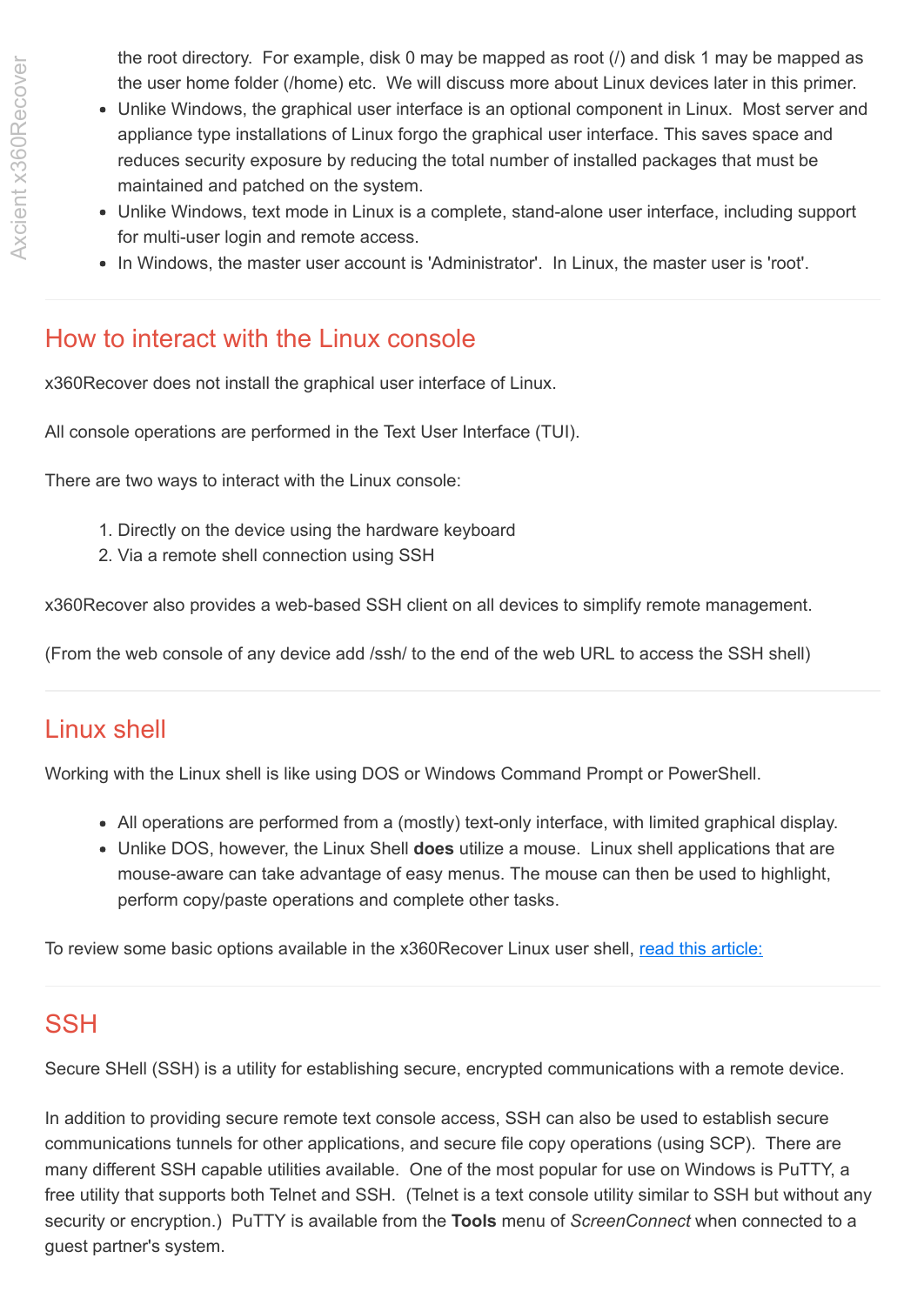# **SCP**

Related to SSH, SCP is a Secure CoPy utility that manipulates files over an SSH tunnel connection to the target system. A common, free Windows version of SCP is WinSCP.

# **PuTTY**

Get putty here: <https://the.earth.li/~sgtatham/putty/latest/x86/putty.exe>

- Run PuTTY and enter the IP address or FQDN of the device you wish to connect to.
- On the first access for a new device, PuTTY will exchange security keys with the device. Click **Yes** to save the new key. If the security keys ever change, you will receive a warning that the device may have been compromised. (This warning is normal if you have just reinstalled a new version of x360Recover on the same device or connect to another device with the same IP address.)
- Once connected, you will receive a login prompt just like at the physical device console.
- Enter the username root and hit enter. Then enter the password and hit enter again.

# Linux file structure: Folders

As discussed above, all file paths in Linux proceed from root (/) downward.

There are a number of important directories in the root folder that have specific purposes.

Here is a list of the most relevant folders and their purpose:

# **/boot**

This folder contains the operating system kernel as well as the system boot loader files.

# **/dev**

This folder contains special pointer files that represent physical devices, such as hard drives. (See the **[Linux devices](https://support.axcient.com/hc/en-us/articles/1500007366082#Item7)** section below for more information.)

# **/etc**

The etc folder is where all system configuration files are stored, as well as service management scripts.

# **/home**

The home folder is the default location for user home directories.

# **/media and /mnt**

These folders are used for mounting removable media and other devices.

Generally, automatically-removable media (like USB drives and CDROMs) will be automatically discovered on connection and will be attached in a subfolder of /media. The name is based on the volume label of the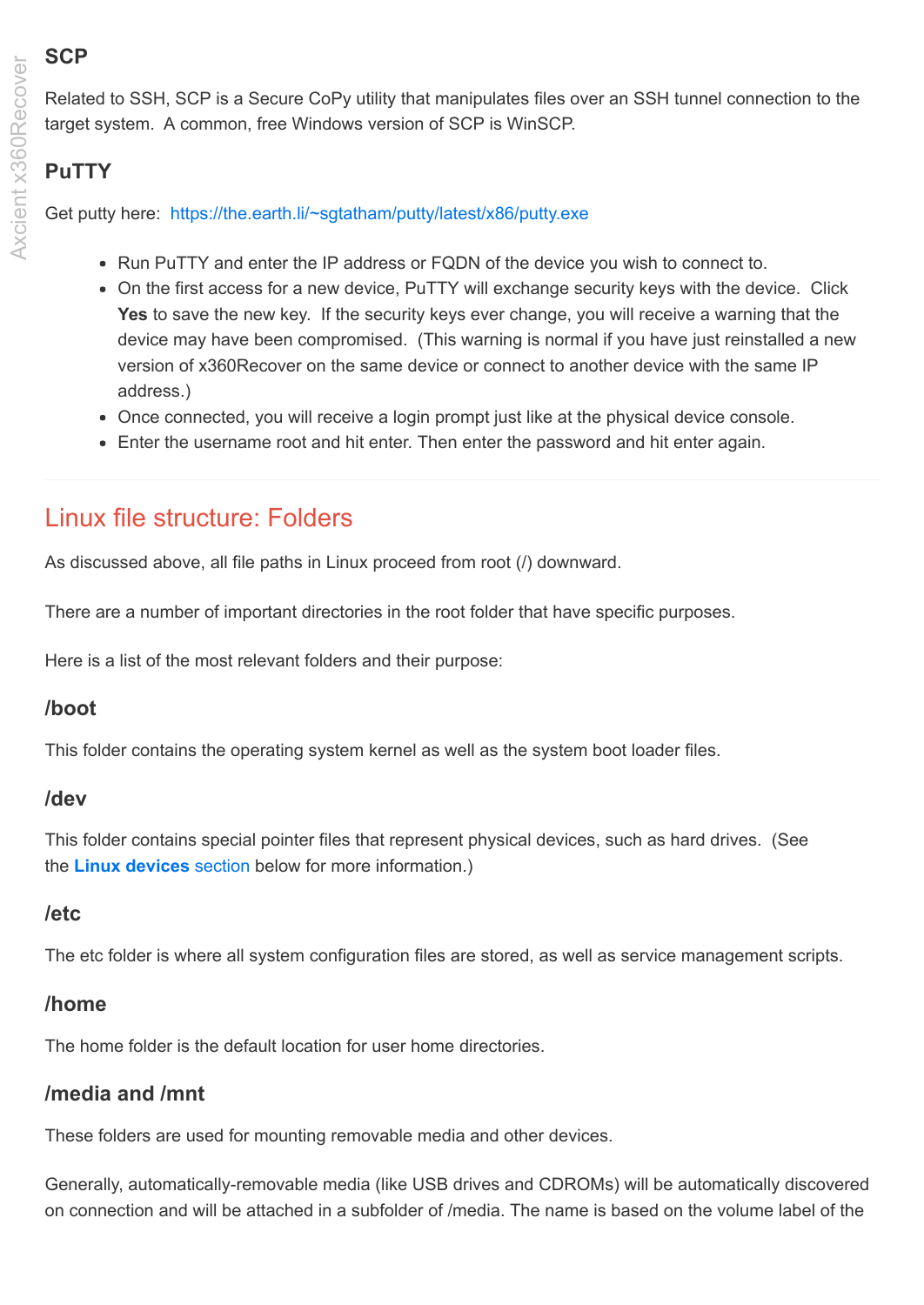device. /mnt is a legacy folder often used for manually mounted filesystems from locally attached storage devices or remote network shares.

# **/proc**

This folder contains dynamically generated files that represent the state of the running system. In some ways, this folder is like the Windows Registry, in that you can read or write values into the files contained here in order to get or set certain system configuration states.

# **/root**

This is the home folder for the root user. Linux architecture requires that the root home folder be in the top level Root (/) filesystem folder. It cannot be located on another device and mounted here.

# **/run**

This folder contains lock files generated by running processes. These are commonly used to identify when a specific application or service is already running.

# **/sys**

This folder is similar to /proc. /sys is a product of more modern Linux kernel architecture and is a replacement for much (but not all) of what is in /proc.

#### **/usr**

This folder tree is where user applications and utilities reside.

# **/var**

Short for **variable**, the /var folder is traditionally where all user and application data are stored.

# **Linux tab completion feature**

One of the most useful features of the Linux shell is tab completion.

- When typing a path or command in the shell, press the <TAB> key and your entry will be automatically completed.
- If there are multiple possibilities, it will complete to the nearest unique value and wait for you to enter more text.
- Type a few more characters and press tab again, or press <TAB> twice to enumerate a list of all matching possibilities.

Tab completion is also context sensitive.

For example, if you are typing a command, it will search all folders in the %path%, but if you are entering a fully qualified path, it will only search the indicated directory.

Even better, it understands most Linux commands and the context search is command specific.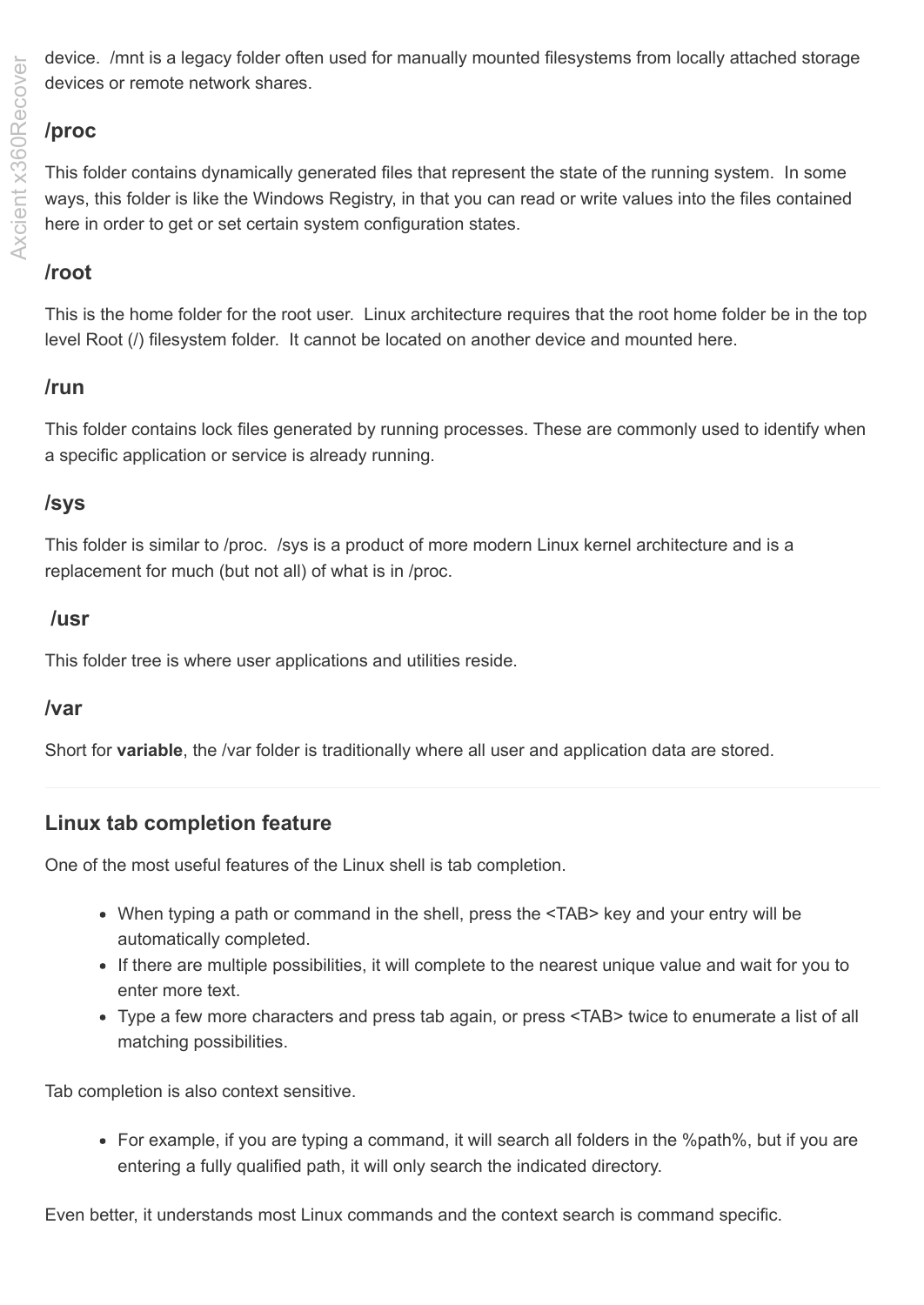• For example, if you enter python <text> and press <TAB>, it will complete the line by searching for Python scripts only (i.e. \*.py) that are located in the current directory.

# Linux wildcards

Linux accepts a powerful set of wildcard options to apply with most commands. This simplifies targeting multiple objects.

Note: Multiple wildcards of the same or different types can be combined within a match pattern to create highly-complex search criteria.

Here is a list of the different classes of wildcard objects:

**~** The 'tilde' character when used as a path represents the home folder for the currently logged in user.

**?** Use a ? to substitute any single character.

**Example:** rm file.??? would remove all files whose names start with 'file.' and end with any three characters

**\*** Use the asterisk wildcard to substitute any number of characters, (including none) matching the pattern.

**Examples**: ls \*.txt or ls \*something\*.txt

**[]** Use square brackets to denote a range or set of options.

**Example:** m[a,u,o]m could be man, mum, or mom and a[0-3] could be a0, a1, a2, or a3, etc.

**{}** Use curly brackets to denote multiple items or wildcard patterns.

**Example:** cp {\*.doc,\*.pdf} ~ would copy anything matching \*.doc or \*.pdf to your home folder. (Note the special character  $\sim$  is a shortcut for the current user's home folder path)

**[!]** This is similar to the square brackets above, but the ! indicates a logical NOT, reversing the pattern match to include objects that do NOT match the bracket entry.

**Example:** myfile<sup>[19]</sup> would match any 'myfileX' where X is not '9'

Note that wildcards are stackable and recursive, so you can build complex match strings like {\*some[az]hing.do?,\*some[a-z]hing.pd?}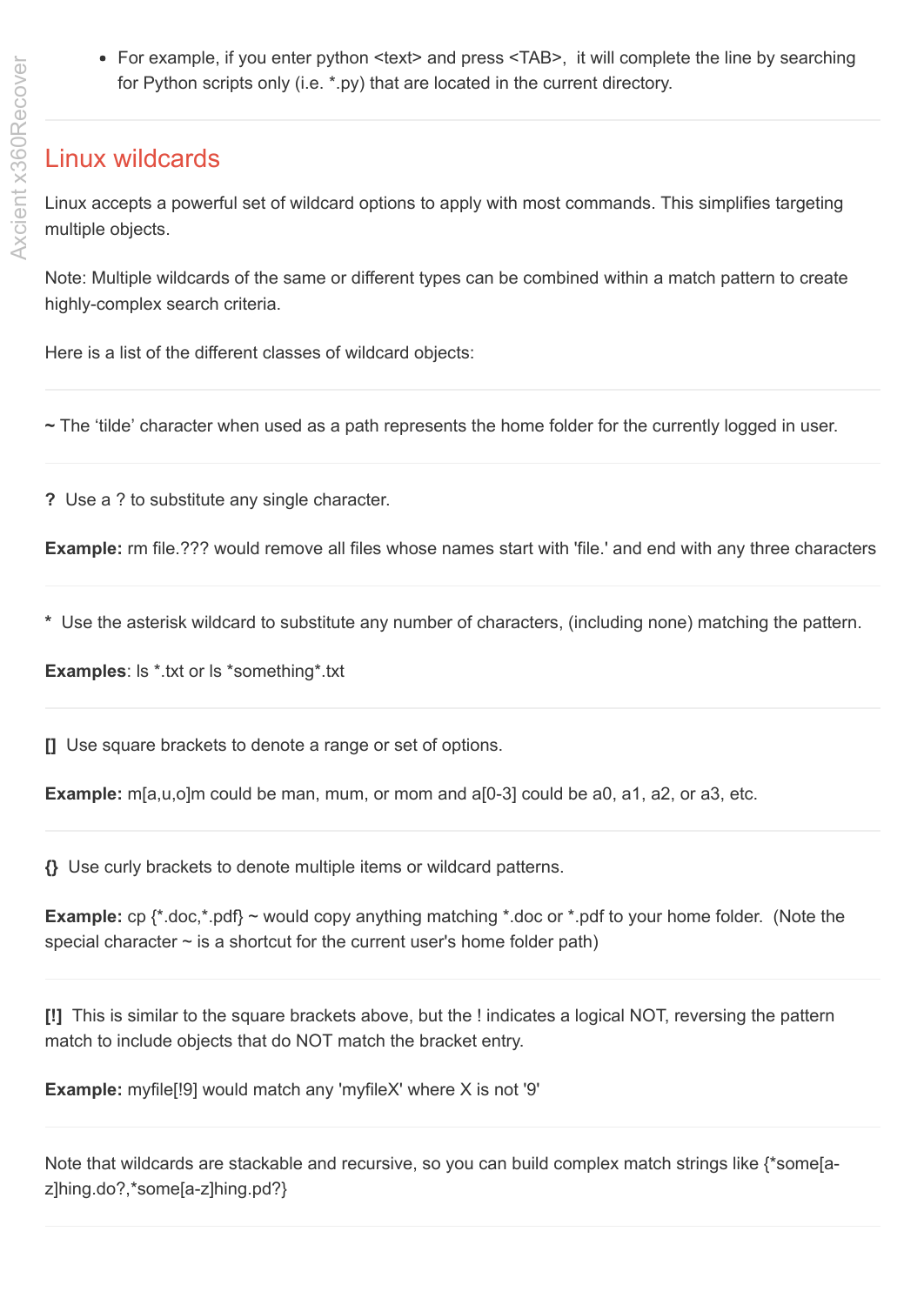# **Pipe command**

It is often convenient to send the output of one command to another command for further processing.

This is accomplished using the **pipe command**, represented with [the '|' character.](https://en.wikipedia.org/wiki/Vertical_bar) 

**Example:** Use *grep* to search the output of a command for matching context.

*ls* **|** *grep <text>* would list the contents of the current directory and send the output to *grep*.

*grep* will then search for <text> within each line and output to the console only lines containing <text>.

# Linux devices

As discussed earlier, the folder **/dev** contains special pointers to access physical and virtual devices detected within the running system.

- Each of these objects is not a standard file, but rather a special link, dynamically generated by the kernel or a running service that acts as a handle to access and identify the device.
- All Linux devices are treated as block devices that can be read and/or written to using their /dev object as a handle.
- The format of the files located in /dev have specific meanings.

Depending on the device, the first two or three letters indicates the device class. The remaining characters in the device name indicates a specific instance of the device.

# **Examples of devices:**

Devices that start with **hd** are hard drives.

Specifically, /hdX indicates a hard drive connected to a legacy IDE style disk controller. The third letter of the name will be a letter, a-z, (followed by aa-zz if more than 26 devices exist), indicating a specific hard disk instance. (hda is the first disk, hdb is the second, and so on.)

For each hard disk detected, there will be an entry in dev (hda, hdb, etc.)

For each hard disk discovered, if filesystem partitions exist on the disk, there will be an entry hdXn where X is the disk number and n is the partition number (such as hda1).

Linux device enumeration makes no distinction between MBR and GPT formatted disks. Use fdisk or gdisk to query partition table information.

Devices that start with **sd** are hard drives attached to a SCSI interface rather than IDE.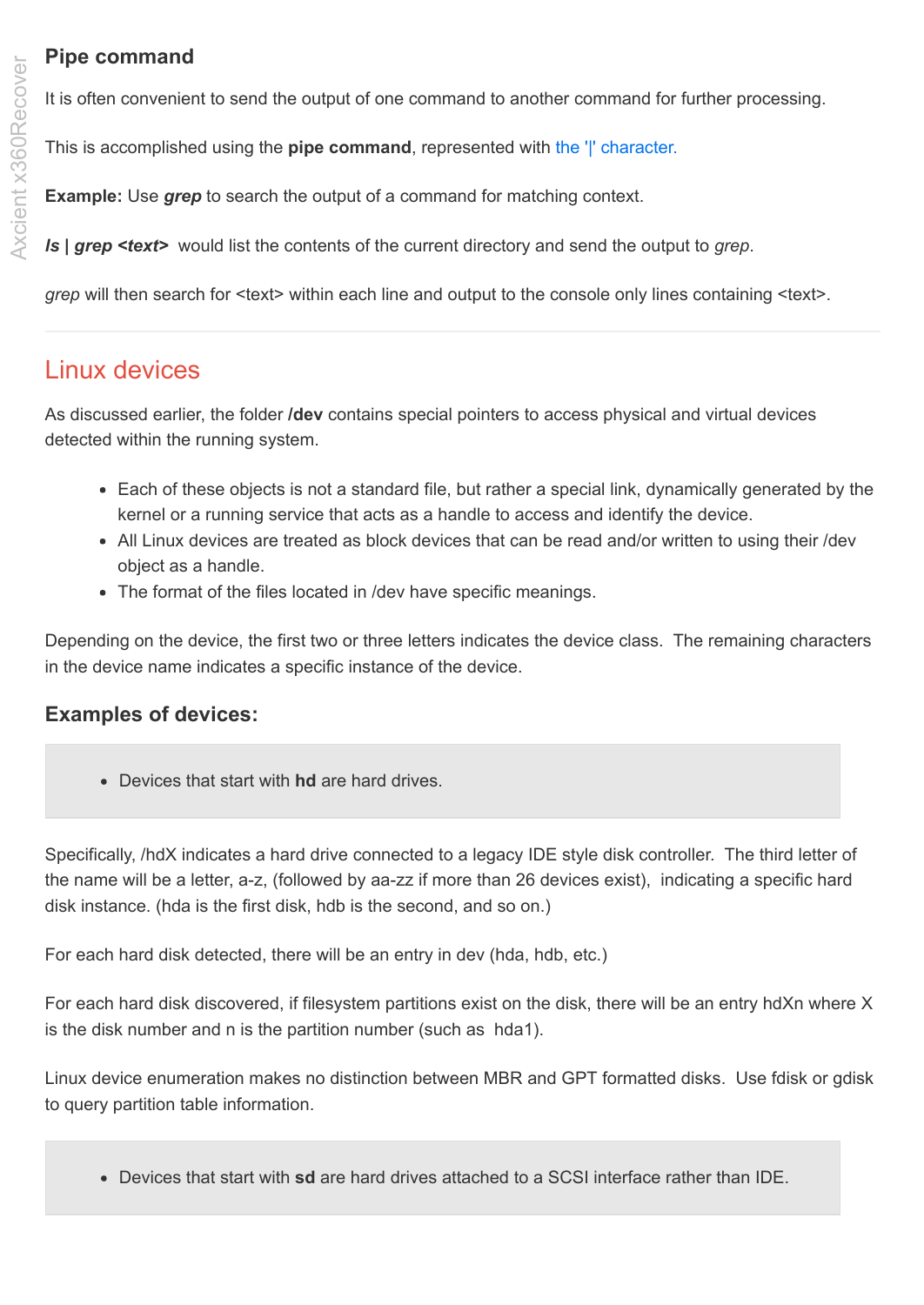SATA, SAS, and USB attached devices are also bundled into the sd device class. Nomenclature for the drive and partition instances is identical to hd devices.

A CDROM drive on an IDE bus is **/dev/cdrX**

If located on SCSI, SATA, SAS, or USB, it's **/dev/srX**, where X is a number starting with 0.

- Modern device mapper disks, which can include hardware or software RAID, CRYPTO, LVM or other types of disk sets are listed as **/dev/dm-X** where X is a number starting at 0.
- Legacy software RAID disks are listed as **/dev/mdX**, where X is a number starting with 0.
- Some third-party RAID controller drivers, notably HP Server RAID controllers, have /dev naming conventions specific to the controller family.

For example, HP uses the device **name /dev/cciss** to denote the controller root class, and specifies subdevices as **/dev/cciss/cXdYpZ** where cX is controller X, dY is disk Y on the controller, and pZ is the partition on the disk.

# Useful Linux commands

#### **Important notes:**

- All Linux shell commands are case sensitive
- (Almost) all Linux shell commands are lower case
- Almost all Linux commands accept wildcards in their parameters
- Most Linux commands allow optional parameter groups. (Enter **rm -r -f** or just **rm -rf**)
- Most Linux commands offer a help option. Enter **command --help**

#### **These common Linux commands are helpful to know:**

#### cd <path>

*Change Directory.* Use this command to change the focus of the shell to another directory. i.e. cd /tank/admin. Entering cd without a path option will return you to your home directory (i.e. /root or /home/replibit depending on which user you are logged in on.)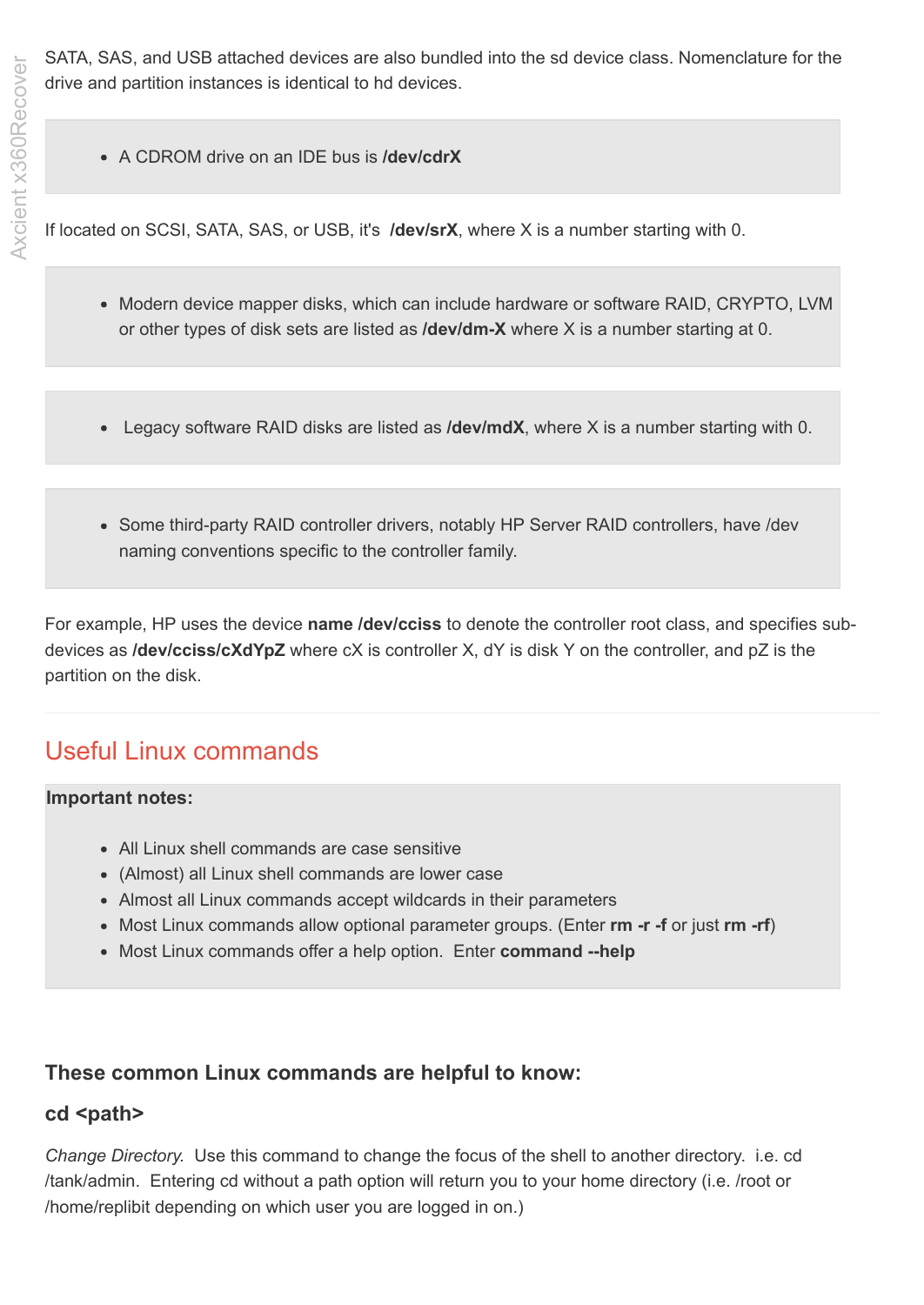# **apt-get**

*Part of the Debian Package Manager.* Use **apt-get install <pkg>**. Apt will locate the indicated package and any dependencies using the configured network package repositories, download all required packages, and install them.

# **cp <src> <dst>**

*Copy.* Copy file(s) to a different directory. Use **-r** to recursively copy subfolders and files.

# **df**

*Drive Free.* Displays disk total size and disk in-use for all mounted devices. Use **df -h** for human readable output.

# **dpkg <option> <package>**

*Debian Package Manager.* Installs and uninstalls individual application packages. Use **dpkg -i <pkg>** to install. Use **dpkg -x <pkg>** to remove.

# **du**

*Disk Used.* Often used with **-h** option to provide 'human readable' output. Displays all files and folders recursively in the current folder and lists their size on disk.

#### **grep <pattern>**

*grep* is a streaming search utility. It only prints out lines of text it receives as input which contain a match for the provided pattern. Most often, grep is used with the piped output of another command to search for matching content. Unlike most Linux commands, grep does not accept any wildcards in the <pattern>. grep <pattern> implies grep \*<pattern>\*. This means it will match the pattern anywhere in the data being scanned.

Another powerful feature of grep is the ability to scan within file CONTENT. To search inside the content of all files and folders in a given path use:

*grep* -rnw <path> -e <pattern>

where <path> is the starting location to be traversed recursively downwards and <pattern> is what to search for inside each file. Grep will return file names containing the matching pattern in their content.

# **head/tail <file>**

*Head and Tail* display the first or last few lines of a file, respectively. By default, 10 lines of the file are displayed, but this can be altered using the parameter -l Example: tail -l 20 /var/log/replibit/replibit.log will display the last 20 lines of the replibit.log file.

# **ls/ll**

*List.* Like dir in DOS, this command lists the contents of the current folder. ll is equivalent to ls -l and outputs the listing in long form. Other useful parameters: -a shows all files, including hidden. -h displays information in human readable form (xxGB instead of xxxxxxx Bytes, etc.) -r lists subfolders recursively.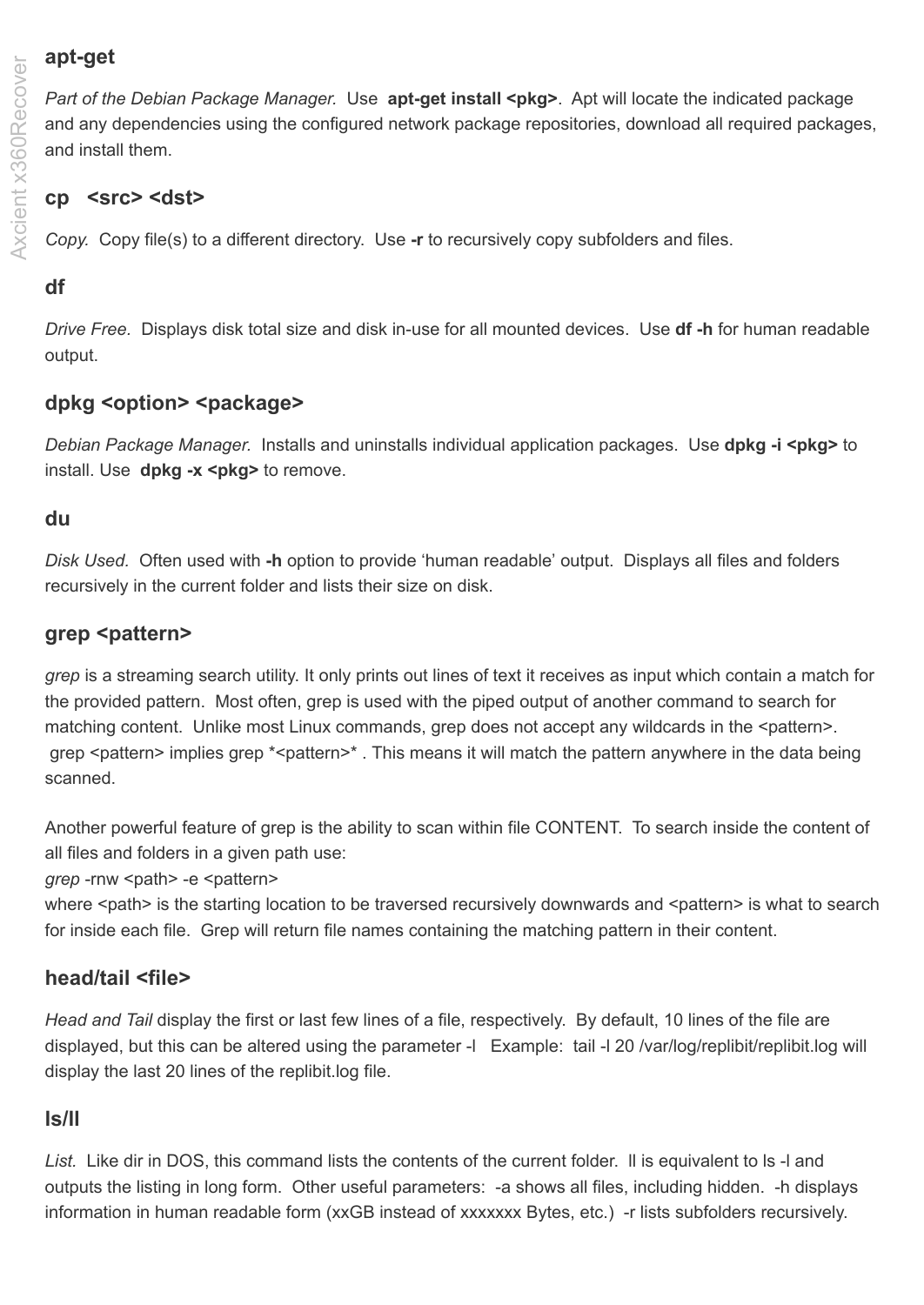# mkdir <path>

*Make Directory*. This command will create a new folder in the current directory.

# **mount/umount <path>**

*Mount and unmount filesystems and devices.* Run mount without options to list all mounted filesystems. Use umount -l to unmount a device and force kill any outstanding filesystem locks.

# **mv <src> <dst>**

*Move.* Identical to cp but deletes the original files in <src> after copying them to the <dst> path

#### **rm <options> <target>**

*Remove.* This command deletes files and folders. If entered with just a target, it will delete matching items in the current directory. Common options are -r to recursively delete objects in the current directory and all subfolders, and -f to force deletion of protected objects (like directories).

#### **ssh**

Connect remotely to the shell of another Linux device, such as an appliance or vault.

#### **tar**

*TapeARchive.* This command is similar to WinZIP or other archiving utilities. It bundles together files and/or folders into a single file, and optionally compresses the archive to save space. Originally developed as a simple utility to stream backups to a tape drive, it is by far the most commonly used Linux method for bundling multiple files and folders together for easy transport to another location or system. Use -c to create, and -x to extract. -z indicated that gzip compression should be applied. -f indicates the target archive is a file (default is the console) Example: tar -xzf <file.tgz> would extract file.tgz. Common tar file extentions: \*.tgz, \*.tar, \*.tar.gz. Note that the name is only suggestive of the real format. For example, *file.tar* semantically indicates that the file is not compressed, but it is possible that compression does exist.

#### **vi/***vim*

*Standard Linux test editor*. See Using Vi/Vim below.

# **wget <URL>**

*Command-line HTTP file retrieve*. Saves a target URL file in the current directory. This is a useful way to retrieve a file available for download from a web server.

Example: wget https://my.domain.com/path/file.tgz

# Linux text editor: What is vi (or vim)?

The most fundamental tool in Linux is the lowly text editor, and every distribution of Linux requires that a text edit be available for making configuration changes.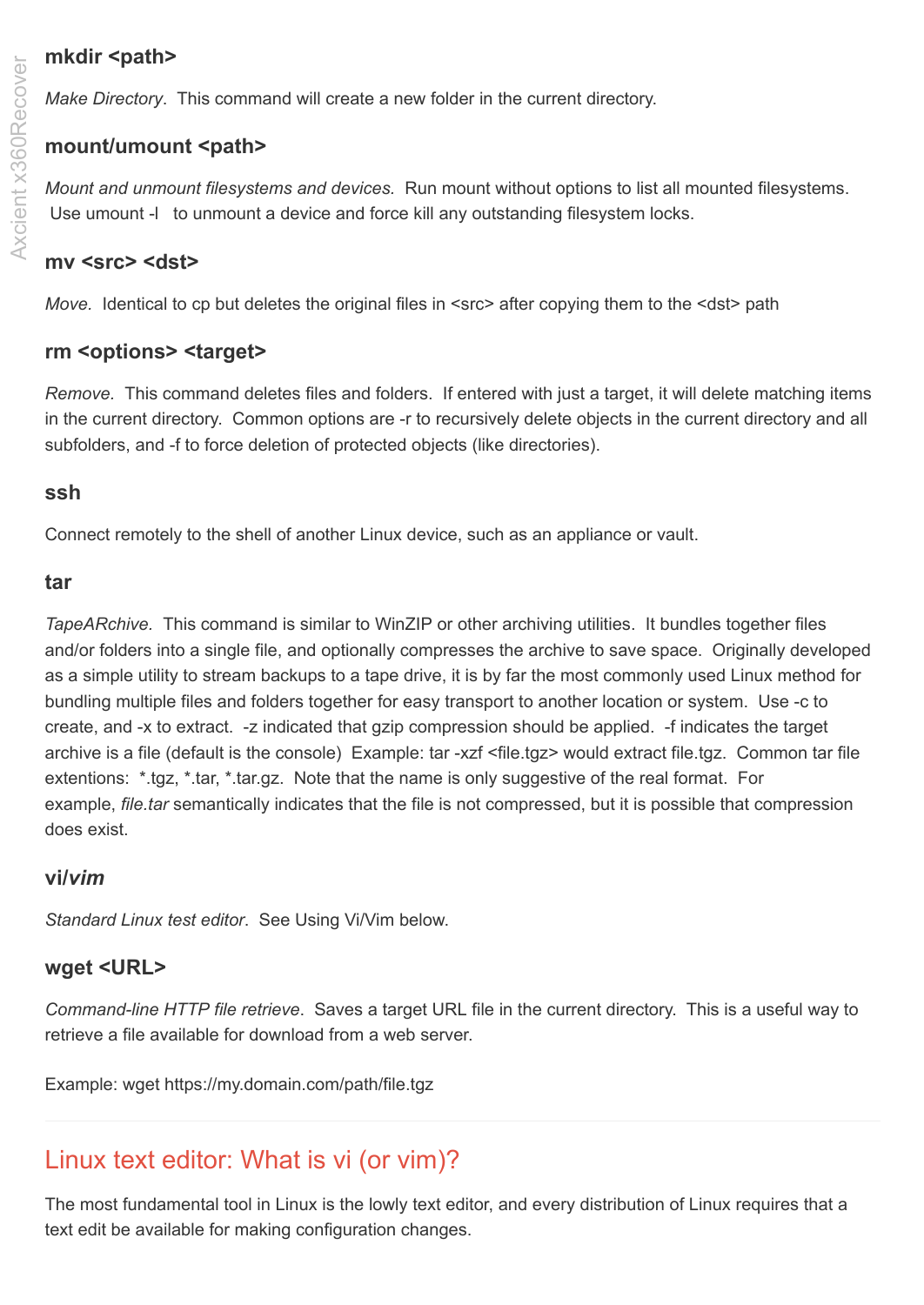**vi** is the default Linux text editor.

The Linux gods have declared that every Linux distribution, big or small, must have vi installed. Anyone working with Linux should learn at least the basic features of vi. One of the true universal givens of the Linux world: "There shall be vi."

While vi is not pretty, it **is** simple. There are only a few common key-strokes to remember to make basic text file changes with vi.

But first, let's talk about the versions of vi.

In modern Linux, when most people talk about vi, what they really mean is vim, or **Vi Im**proved.

- The original vi (from the dawn of Linux) has earned the well-deserved nick-name "ViLE."
- How to tell if you are using the original vi: If the cursor keys (or the BACKSPACE key) insert escape codes into the document (rather than moving the cursor), you have the original vi. We suggest you then exit and try specifying *vim* instead.
- Note: If vim is not available, install it with *apt-get install vim.* Most modern Linux distributions install *vim* by default and create a default alias for *vi* that transforms it to *vim*. Be aware that, Debian, unfortunately, installs the original *vi* by default, so use *vim* when editing.

# **Use vim to edit**

**To open a document**: Type *vi <file>* then **Enter**. This will load the document in read-only mode. Use cursor keys or page-up/down to navigate the file.

```
VIM - Vi IMproved
                  version 7.4.1689
              by Bram Moolenaar et al.
Modified by pkg-vim-maintainers@lists.alioth.debian.org
     Vim is open source and freely distributable
              Sponsor Vim development!
   type
         :help sponsor<Enter> for information
         :q<Enter>
                                 to exit
    type
         :help<Enter> or <Fl> for on-line help
    type
         :help version7<Enter> for version info
    type
```
**To make changes to a document**: Enter i**nsert** mode.

1. Press the letter **I** and you will see **INSERT** appear in the bottom left corner, indicating that you are in insert mode.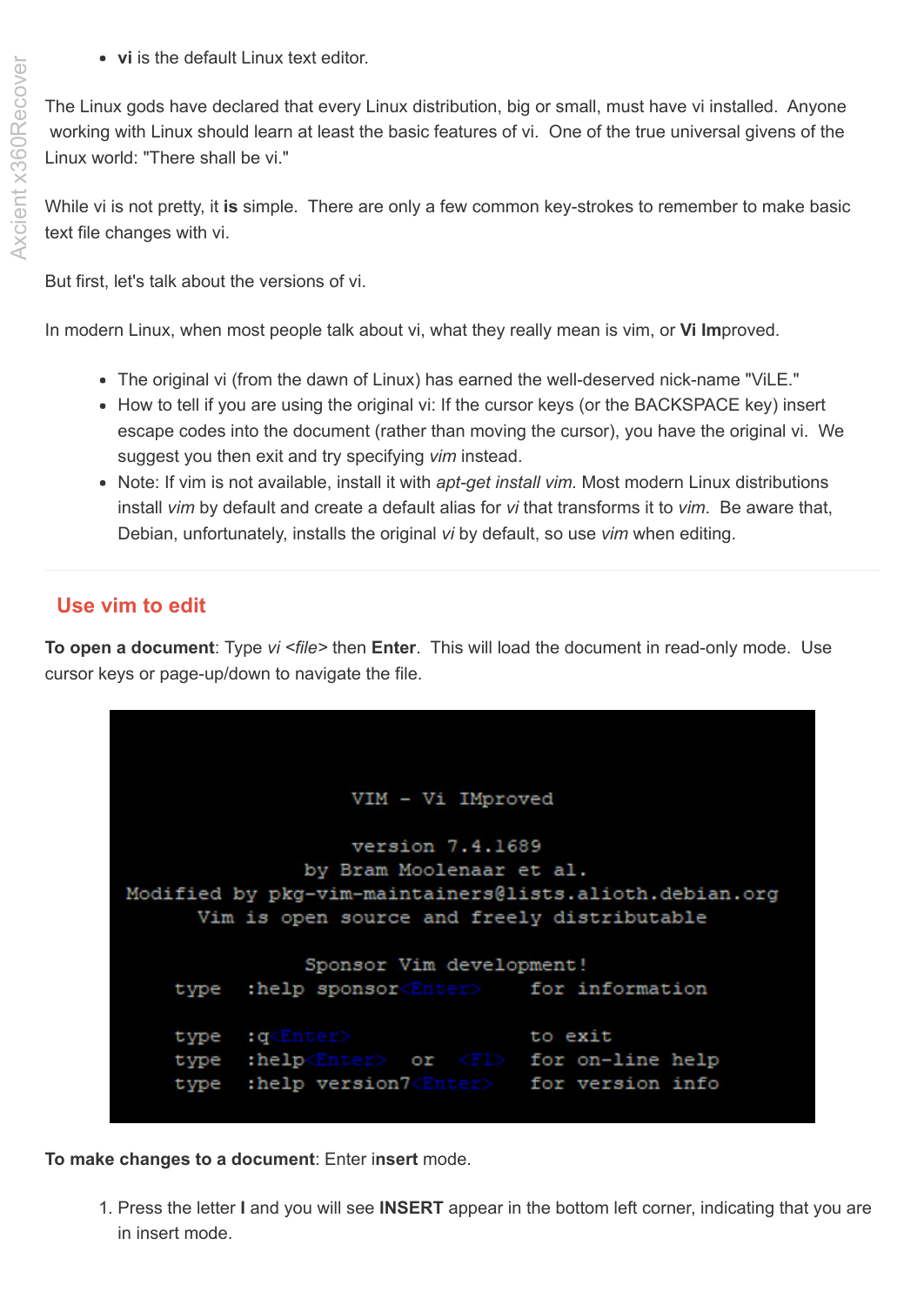- 2. Press the letter **I** a second time to switch to **REPLACE** mode, which overwrites characters as you type rather than inserting new characters.
- 3. Press **ESC** to exit **insert** or **replace** mode, after you are done editing.

**To search** for text within the document (when *not* in i**nsert** or r**eplace** mode): Type a forward slash '/' followed by the text you are searching for, then **Enter**.

# **Use vim command mode**

Most of the remaining *vi* commands are accessed via c*ommand* mode.

All vim command mode options start with a colon **:** followed by one or more letters:

Note: vim command mode options require that you **not be in insert or replace mode**

- To **save** your changes, type **:w** then **Enter**
- To **exit** *vi* when you are done editing, type **:q**
- Combine the save and quit options by entering **:wq**
- To exit without saving changes, type **:q!**
- For help with additional commands, type **:help** then **Enter**. Scroll down with the cursor keys to read the help section. Then, type **:q** to exit help mode

That's it for *vi* basics! Though there are many other options and commands available, these few options are all that is necessary to perform and save simple text file editing.

# **Use nano to edit**

For a more user-friendly text editing experience, x360Recover includes the **nano** editor.

Use the command *nano <file>* to open a file in nano.